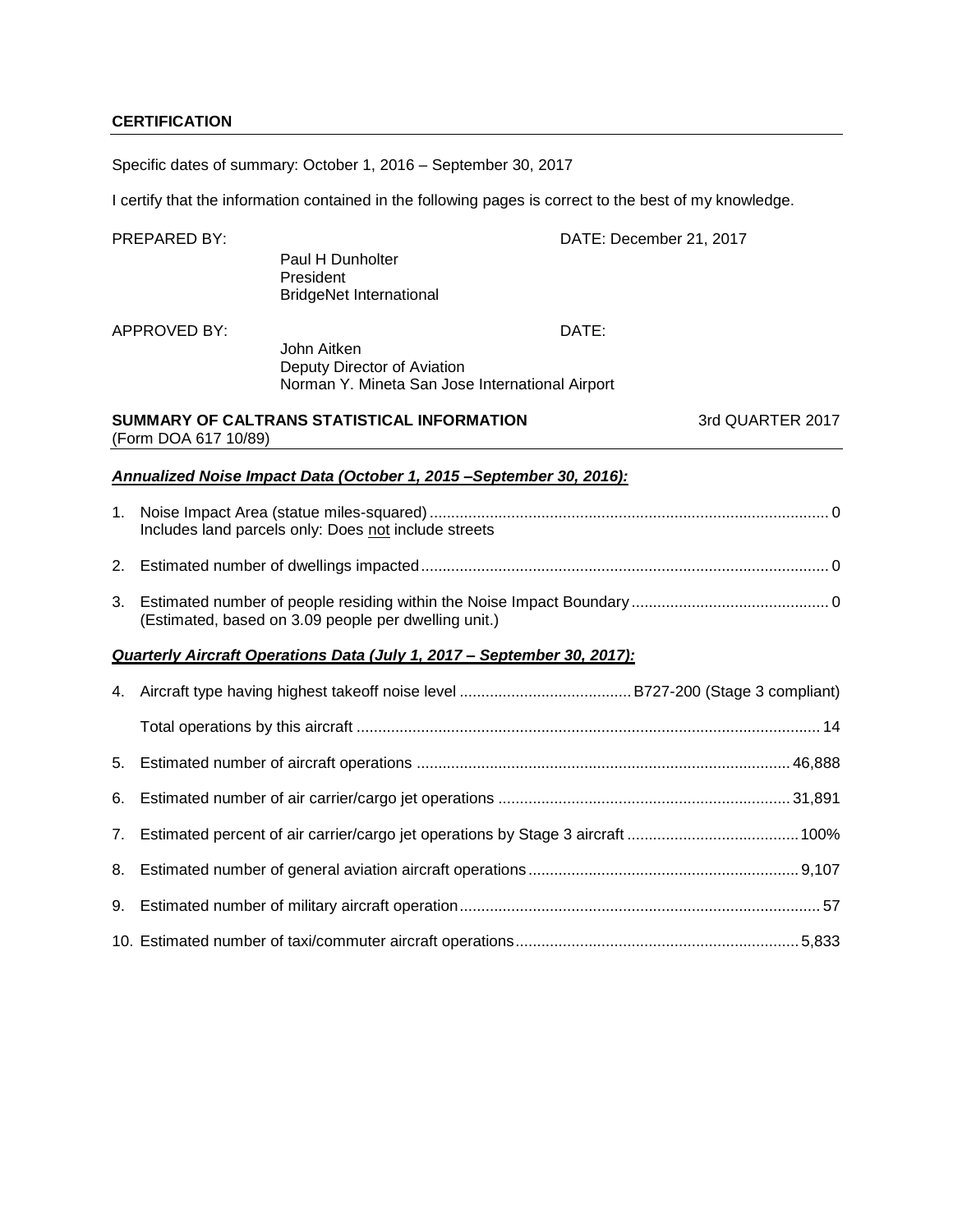## **BACKGROUND INFORMATION**

## **"Noise Problem" Airports in California**

The California Airport Noise Standards (California Code of Regulations, Title 21, Section 5000 et seq.) apply to any airport that is determined to have a noise problem by the local County Board of Supervisors in accordance with the provisions in the regulation. Norman Y. Mineta San Jose International Airport (SJIA) is one of ten airports in California that have been determined to have a noise problem by local County governments.

## **How is aircraft noise measured?**

California uses the Community Noise Equivalent Level (CNEL) as the primary measure for determining exposure of individuals to airport noise. CNEL is the annual, 24-hour average sound level, in decibels, obtained from the accumulation of all noise events, with the addition of 4.77 decibels to weight sound levels from 7 P.M. to 10 P.M. and 10 decibels to weight sound levels from 10 P.M. to 7 A.M. In effect, this weighting means that each evening operation is counted as it is five daytime operations and each nighttime operation counts as the same as ten daytime operations. The weighing of evening and nighttime events accounts for the fact that noise events during these hours are more intrusive when ambient levels are lower and people are trying to sleep. The 24-hour CNEL is annualized to reflect noise generated by aircraft operations for an entire year and is identified by "noise contours" showing levels of aircraft noise.

CNEL is a widely accepted descriptor for aviation noise because of the following characteristics: CNEL is a measurable quantity; CNEL can be used by airport planners and the general public who are not familiar with acoustics or acoustical theory; CNEL provides a simple method to compare the effectiveness of alternative airport scenarios; and CNEL is based on a substantial body of scientific survey data regarding the reactions people have to noise.

## **What are Noise Contours (noise Exposure Maps – NEMs) and how are they used?**

Noise contours are computer generated lines that are modeled to reflect both current noise conditions near airports, as well as to predict what the future noise conditions will be. Technically, a noise contour represents the average annual noise levels (CNEL) summarized by lines connecting points of equal noise exposure.

Norman Y. Mineta San Jose International Airport uses the 65 CNEL contour to identify non-compatible land uses and determine eligibility for federal funds for noise mitigation. Any noise sensitive uses (such as residences, schools, churches, etc.) within the 65 CNEL and greater contour are considered to be noncompatible with aircraft noise.

A variety of information is gathered each quarter to create an accurate noise contour including: the number of flights, flight paths, type of aircraft, type of aircraft engines, time of day, weather conditions, and runway use. Actual on-site noise measurements specific to aircraft operating at SJIA are used to verify predicted individual aircraft noise levels contained in the computer model.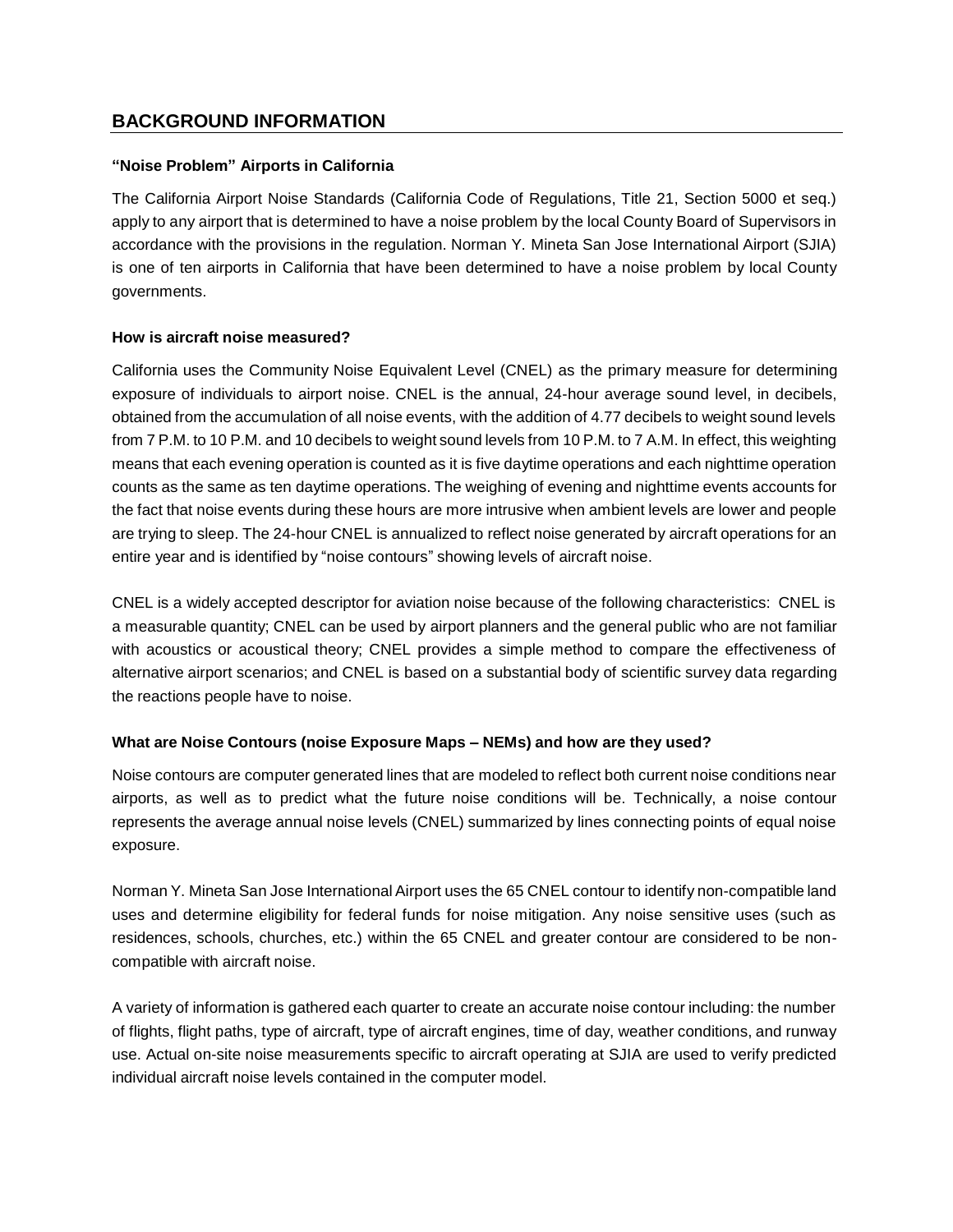These data are used to generate noise contours that are overlaid onto base maps to create a Noise Exposure Map (NEM), which is used to identify where specific levels of aircraft noise occur. The Noise Exposure Maps developed for SJIA will be used in the following ways:

- Defining where areas of roughly equal noise exist in the communities surrounding the Airport
- Assessing various alternative solutions to reduce the effect of noise

## **What is the Integrated Noise Model?**

The Integrated Noise Model (INM) is the model developed by the Federal Aviation Administration (FAA) for evaluating aircraft noise impacts in the communities surrounding airports. The INM uses inputs such as number of operations, aircraft fleet mix (aircraft types), aircraft flight tracks, and flight profiles, time of day of operations and terrain to evaluate aircraft noise. The INM has been used by the FAA since 1978, but has been updated many times since then to include improved metrics and the most current aircraft information.

### **What is considered a non-compatible land use?**

California uses the 65 CNEL and greater contour to represent non-compatible land uses and determine eligibility for noise mitigation. Noise sensitive uses (such as residences, schools, hospitals, nursing homes, and churches) within the 65 CNEL and greater contour are considered to be non-compatible land uses. The date of original construction, the presence of an exterior habitable area, and the presence of acoustic insulation may convert certain uses to a compatible use.

### **What is the purpose of noise monitoring?**

The purpose of noise monitoring is to provide a method to confirm the outputs in the Integrated Noise Model from different aircraft types. The monitoring measures how loud individual aircraft are at certain points. This is then compared to the prediction based on the model and helps determine if any adjustments need to be made to the model inputs to accurately portray the unique noise environment at SJIA. Said another way, these measurements are used to validate the FAA INM. Measurements are taken of the actual noise levels an aircraft makes at a particular airport under particular conditions to compare them to predicted noise levels from the FAA INM using the exact same conditions.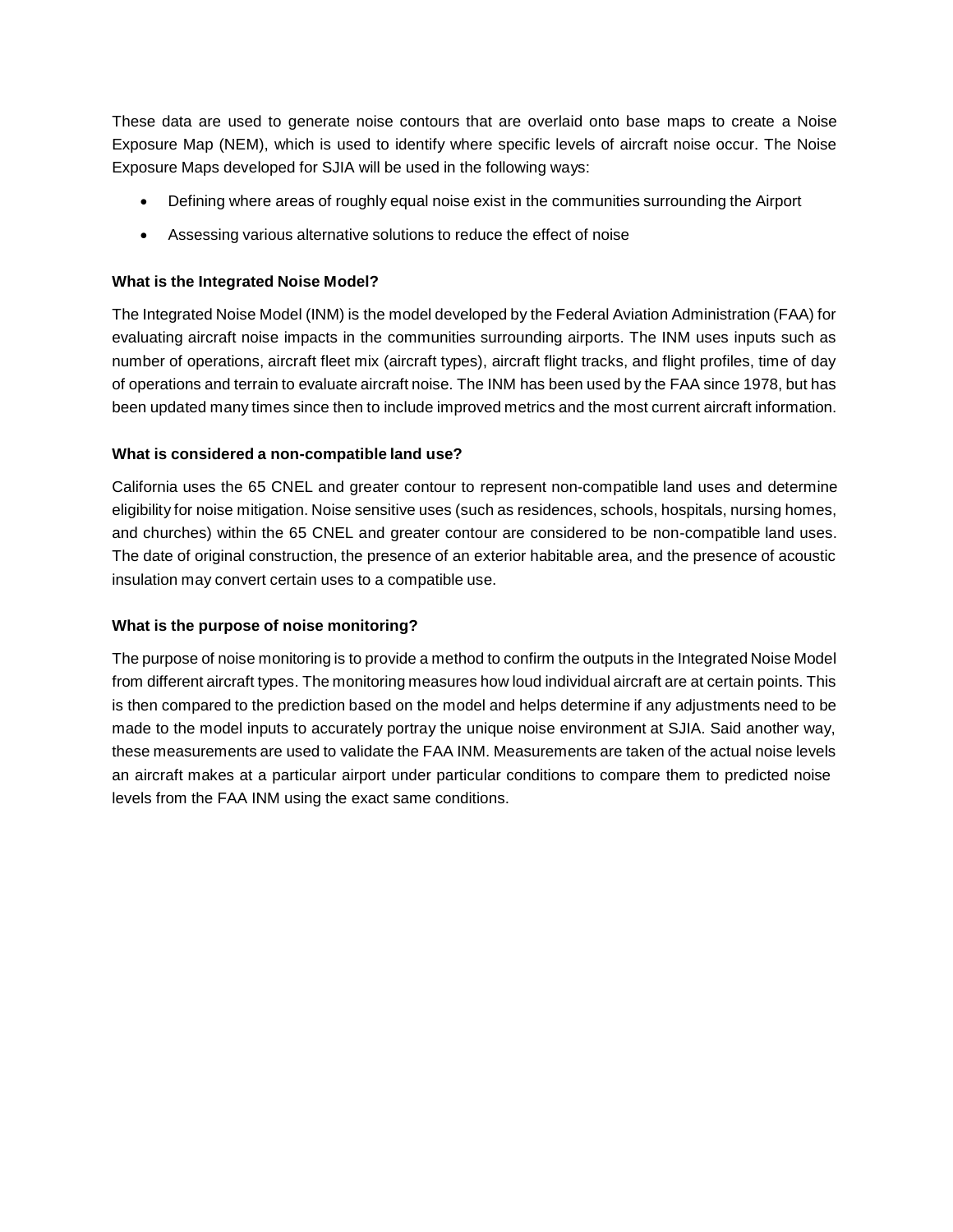|                                                      | Year/Quarter |          |          |          |  |  |  |  |  |  |  |
|------------------------------------------------------|--------------|----------|----------|----------|--|--|--|--|--|--|--|
| Remote<br><b>Monitoring</b><br><b>Terminal (RMT)</b> | 2017/3rd     | 2017/2nd | 2017/1st | 2016/4th |  |  |  |  |  |  |  |
| 101                                                  | 61.3         | 60.1     | 59.4     | 58.3     |  |  |  |  |  |  |  |
| 102                                                  | 64.8         | 65.5     | 65.9     | 65.9     |  |  |  |  |  |  |  |
| 104                                                  | 57.6         | 57.7     | 58.3     | 57.9     |  |  |  |  |  |  |  |
| 105                                                  | 61.7         | 60.7     | 59.7     | 59.4     |  |  |  |  |  |  |  |
| 106                                                  | 65.4         | 65.4     | 65.3     | 65.2     |  |  |  |  |  |  |  |
| 107                                                  | 62.9         | 62.5     | 61.6     | 61.4     |  |  |  |  |  |  |  |
| 108                                                  | 64.5         | 64.3     | 64.1     | 64.1     |  |  |  |  |  |  |  |
| 109                                                  | 61.1         | 61.2     | 61.2     | 61.3     |  |  |  |  |  |  |  |
| 110                                                  | 65.3         | 65.2     | 65.0     | 64.9     |  |  |  |  |  |  |  |
| 111                                                  | 62.8         | 62.7     | 62.5     | 62.3     |  |  |  |  |  |  |  |
| 112                                                  | 60.6         | 60.4     | 60.0     | 59.9     |  |  |  |  |  |  |  |
| 114                                                  | 60.0         | 59.6     | 59.3     | 59.1     |  |  |  |  |  |  |  |
| 115                                                  | 59.3         | 59.5     | 59.4     | 58.9     |  |  |  |  |  |  |  |

# **ANNUALIZED COMMUNITY NOISE EQUIVALENT LEVEL (CNEL) VALUES**

## **TOTAL AIRCRAFT OPERATIONS**

|                         | Year/Quarter |          |                        |          |  |  |  |  |  |  |  |
|-------------------------|--------------|----------|------------------------|----------|--|--|--|--|--|--|--|
| <b>Operations</b>       | 2017/3rd     | 2017/2nd | $2017/1$ <sup>st</sup> | 2016/4th |  |  |  |  |  |  |  |
| Total                   | 46,888       | 44.617   | 40,250                 | 41,323   |  |  |  |  |  |  |  |
| Air Carrier/Cargo       | 31,891       | 29,766   | 26,480                 |          |  |  |  |  |  |  |  |
| <b>General Aviation</b> | 9,107        | 8,962    | 7,921                  | 8,190    |  |  |  |  |  |  |  |
| Military                | 57           | 55       | 49                     | 87       |  |  |  |  |  |  |  |
| Taxi/Commuter           | 5,833        | 5,834    | 5,800                  | 5,822    |  |  |  |  |  |  |  |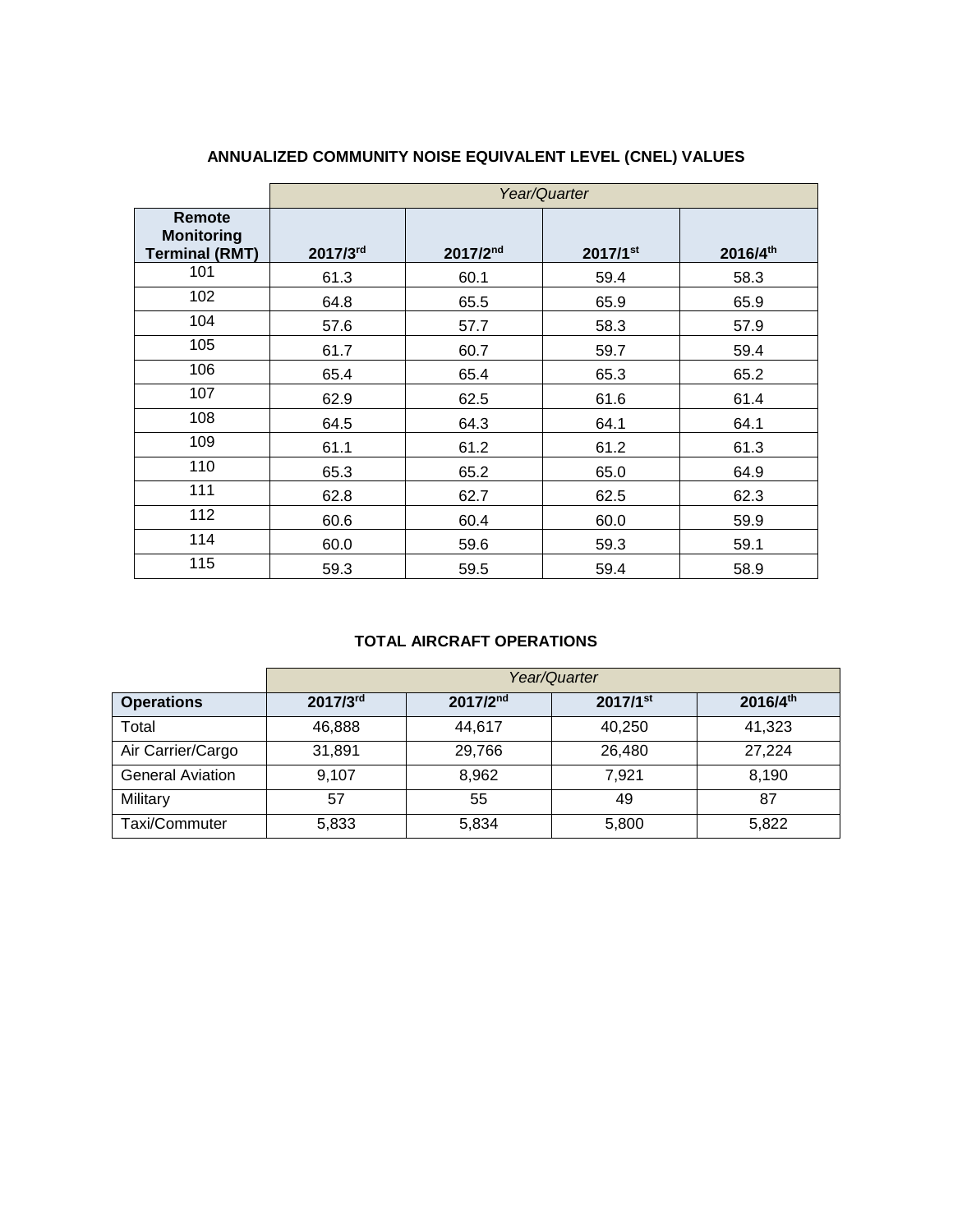# **REMOTE MONITORING TERMINAL (RMT) LOCATIONS**

| Remote<br><b>Monitoring</b><br><b>Terminal</b><br>(RMT) | Location                                                      | Latitude  | Longitude     |  |  |
|---------------------------------------------------------|---------------------------------------------------------------|-----------|---------------|--|--|
| 101                                                     | Oak Street<br>San Jose, CA                                    | 37.321292 | -121.881981   |  |  |
| 102                                                     | Center for Performing Arts<br>San Jose, CA                    | 37.329572 | -121.892365   |  |  |
| 104                                                     | San Jose, CA<br><b>Bellarmine Prep School</b><br>San Jose, CA | 37.340997 | -121.917993   |  |  |
| 105                                                     | Rosemary Garden<br>San Jose, CA                               | 37.3624   | $-121.91475$  |  |  |
| 106                                                     | St. John/Autumn<br>San Jose, CA                               | 37.33424  | -121.899946   |  |  |
| 107                                                     | Fire Station 6<br>Santa Clara, CA                             | 37.39516  | -121.949916   |  |  |
| 108                                                     | MacGregor Lane<br>Santa Clara, CA                             | 37.386895 | -121.946527   |  |  |
| 109                                                     | Lake Santa Clara<br>Santa Clara, CA                           | 37.392133 | -121.967717   |  |  |
| 110                                                     | Chestnut St.<br>Santa Clara, CA                               | 37.390153 | -121.959598   |  |  |
| 111                                                     | <b>Fuller Street Park</b><br>Santa Clara, CA                  | 37.397987 | -121.965516   |  |  |
| 112                                                     | Mnt. View/Alviso<br>Santa Clara, CA                           | 37.40969  | $-121.97944$  |  |  |
| 114                                                     | Fairway Glen Park<br>Santa Clara, CA                          | 37.405623 | $-121.961404$ |  |  |
| 115                                                     | 3rd/Reed<br>San Jose, CA                                      | 37.328608 | -121.882987   |  |  |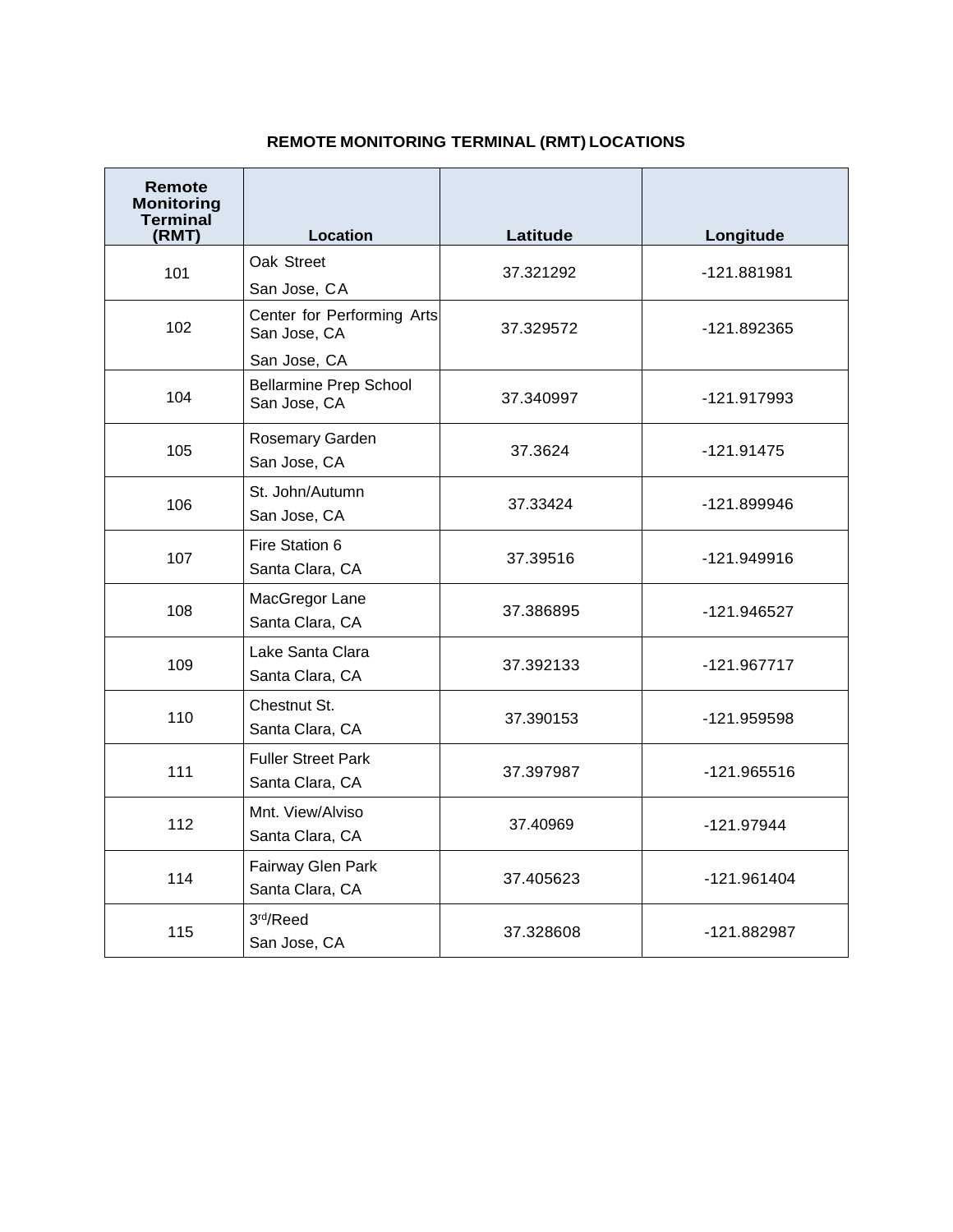|                           |           | <b>Remote Monitoring Terminal (RMT)</b> |      |                |      |      |      |      |        |      |      |      |      |
|---------------------------|-----------|-----------------------------------------|------|----------------|------|------|------|------|--------|------|------|------|------|
|                           | 101       | 102                                     | 104  | 105            | 106  | 107  | 108  | 109  | 110    | 111  | 112  | 114  | 115  |
| Oct 2016                  | 56.8      | 65.1                                    | 58.1 | 59.7           | 64.5 | 60.9 | 63.1 | 60.7 | 65.1   | 62.4 | 60.2 | 58.2 | 59.7 |
| # Days                    | 31        | 31                                      | 31   | 31             | 31   | 31   | 31   | 31   | 31     | 31   | 31   | 31   | 31   |
| Nov 2016                  | 59.1      | 65.7                                    | 58.2 | 60.6           | 65.2 | 62.0 | 64.7 | 61.6 | 65.4   | 63.1 | 60.1 | 59.9 | 58.9 |
| # Days                    | 30        | 30                                      | 30   | 30             | 30   | 30   | 30   | 30   | 30     | 29   | 30   | 30   | 30   |
| Dec 2016                  | 58.6      | 66.2                                    | 60.3 | 62.2           | 65.8 | 62.3 | 64.5 | 61.3 | 65.3   | 62.8 | 60.0 | 59.8 | 60.1 |
| # Days                    | 31        | 31                                      | 31   | 31             | 31   | 31   | 31   | 31   | 31     | 31   | 31   | 31   | 31   |
| 4 <sup>th</sup> Qtr.      | 58.3      | 65.7                                    | 59.0 | 61.0           | 65.2 | 61.8 | 64.2 | 61.2 | 65.2   | 62.8 | 60.1 | 59.4 | 59.6 |
| # Days                    | 92        | 92                                      | 92   | 92             | 92   | 92   | 92   | 92   | 92     | 91   | 92   | 92   | 92   |
| Jan 2017                  |           | 65.9                                    | 60.3 | 62.3           | 65.6 | 61.9 | 63.2 | 61.1 | 65.5   | 63.0 | 60.8 | 58.4 | 62.0 |
| # Days                    | $\pmb{0}$ | 31                                      | 31   | 31             | 31   | 31   | 31   | 31   | 31     | 31   | 31   | 31   | 31   |
| Feb 2017                  | 62.4      | 65.5                                    | 59.3 | 62.5           | 65.2 | 60.9 | 62.6 | 60.7 | 65.5   | 62.9 | 60.8 | 58.1 | 61.7 |
| # Days                    | 20        | 28                                      | 28   | 28             | 28   | 28   | 28   | 28   | 28     | 28   | 28   | 28   | 28   |
| Mar 2017                  | 62.6      | 66.0                                    | 58.1 | 60.5           | 65.8 | 62.7 | 64.8 | 61.5 | 65.5   | 63.0 | 60.2 | 60.3 | 59.4 |
| $\overline{\#}$ Days      | 29        | 29                                      | 31   | 31             | 31   | 31   | 20   | 31   | 31     | 31   | 31   | 31   | 31   |
| 1st Qtr.                  | 62.6      | 65.8                                    | 59.4 | 61.8           | 65.5 | 62.0 | 63.5 | 61.1 | 65.5   | 63.0 | 60.6 | 59.1 | 61.1 |
| $\overline{\#}$ Days      | 49        | 88                                      | 90   | 90             | 90   | 90   | 79   | 90   | 90     | 90   | 90   | 90   | 90   |
| Apr 2017                  | 63.0      | 66.2                                    | 57.1 | 63.4           | 65.4 | 65.9 | 64.9 | 61.4 | 65.7   | 63.6 | 60.9 | 60.3 | 59.8 |
| $\overline{\text{#}$ Days | 27        | 30                                      | 30   | 28             | 30   | 30   | 30   | 30   | 30     | 30   | 30   | 30   | 30   |
| May 2017                  | 62.1      | 63.3                                    | 55.4 | 55.4           | 65.5 | 63.5 | 64.9 | 61.3 | 65.5   | 62.8 | 60.5 | 60.4 | 58.2 |
| # Days                    | 31        | 31                                      | 31   | $\overline{2}$ | 31   | 31   | 31   | 31   | 31     | 31   | 31   | 31   | 31   |
| Jun 2017                  | 55.7      | 61.7                                    | 54.5 | 58.9           | 65.9 | 63.7 | 65.2 | 61.4 | 65.3   | 62.7 | 62.9 | 60.5 | 57.2 |
| # Days                    | 30        | 30                                      | 30   | 4              | 30   | 30   | 30   | 30   | 30     | 30   | 30   | 30   | 30   |
| 2nd Qtr.                  | 61.2      | 64.1                                    | 55.8 | 62.9           | 65.6 | 64.5 | 65.0 | 61.4 | 65.5   | 63.0 | 61.5 | 60.4 | 58.5 |
| # Days                    | 88        | 91                                      | 91   | 34             | 91   | 91   | 91   | 91   | 91     | 91   | 91   | 91   | 91   |
| Jul 2017                  | 62.7      | 62.8                                    | 54.3 | 61.4           | 65.4 | 63.1 | 65.3 | 61.1 | 65.4   | 62.7 | 59.9 | 61.1 | 57.2 |
| # Days                    | 31        | 31                                      | 31   | 31             | 31   | 31   | 31   | 31   | 31     | 31   | 31   | 31   | 31   |
| Aug 2017                  | 63.0      | 63.5                                    | 54.0 | 63.2           | 65.4 | 63.0 | 65.7 | 61.1 | 65.6   | 62.8 | 60.6 | 60.5 | 56.3 |
| # Days                    | 23        | 31                                      | 31   | 31             | 31   | 31   | 31   | 31   | 31     | 31   | 31   | 31   | 31   |
| Sep 2017                  | 62.5      | 62.4                                    | 55.5 | 59.7           | 65.1 | 62.4 | 64.3 | 60.2 | 64.5   | 61.6 | 60.0 | 59.5 | 56.9 |
| # Days                    | 28        | 30                                      | 30   | 30             | 30   | 30   | 30   | 30   | $30\,$ | 30   | 30   | 30   | 30   |
| 3rd Qtr.                  | 62.7      | 62.9                                    | 54.7 | 61.7           | 65.3 | 62.8 | 65.1 | 60.8 | 65.2   | 62.4 | 60.2 | 60.4 | 56.8 |
| # Days                    | 82        | 92                                      | 92   | 92             | 92   | 92   | 92   | 92   | 92     | 92   | 92   | 92   | 92   |
| 12 Mo.                    | 61.3      | 64.8                                    | 57.6 | 61.7           | 65.4 | 62.9 | 64.5 | 61.1 | 65.3   | 62.8 | 60.6 | 60.0 | 59.3 |
| # Days                    | 311       | 363                                     | 365  | 308            | 365  | 365  | 354  | 365  | 365    | 363  | 365  | 365  | 365  |
| On-Line                   | 85%       | 99%                                     | 100% | 84%            | 100% | 100% | 97%  | 100% | 100%   | 99%  | 100% | 100% | 100% |

### **MONTHLY COMMUNITY NOISE EQUIVALENT LEVEL (CNEL) VALUES October 1, 2016 – September 30, 2017**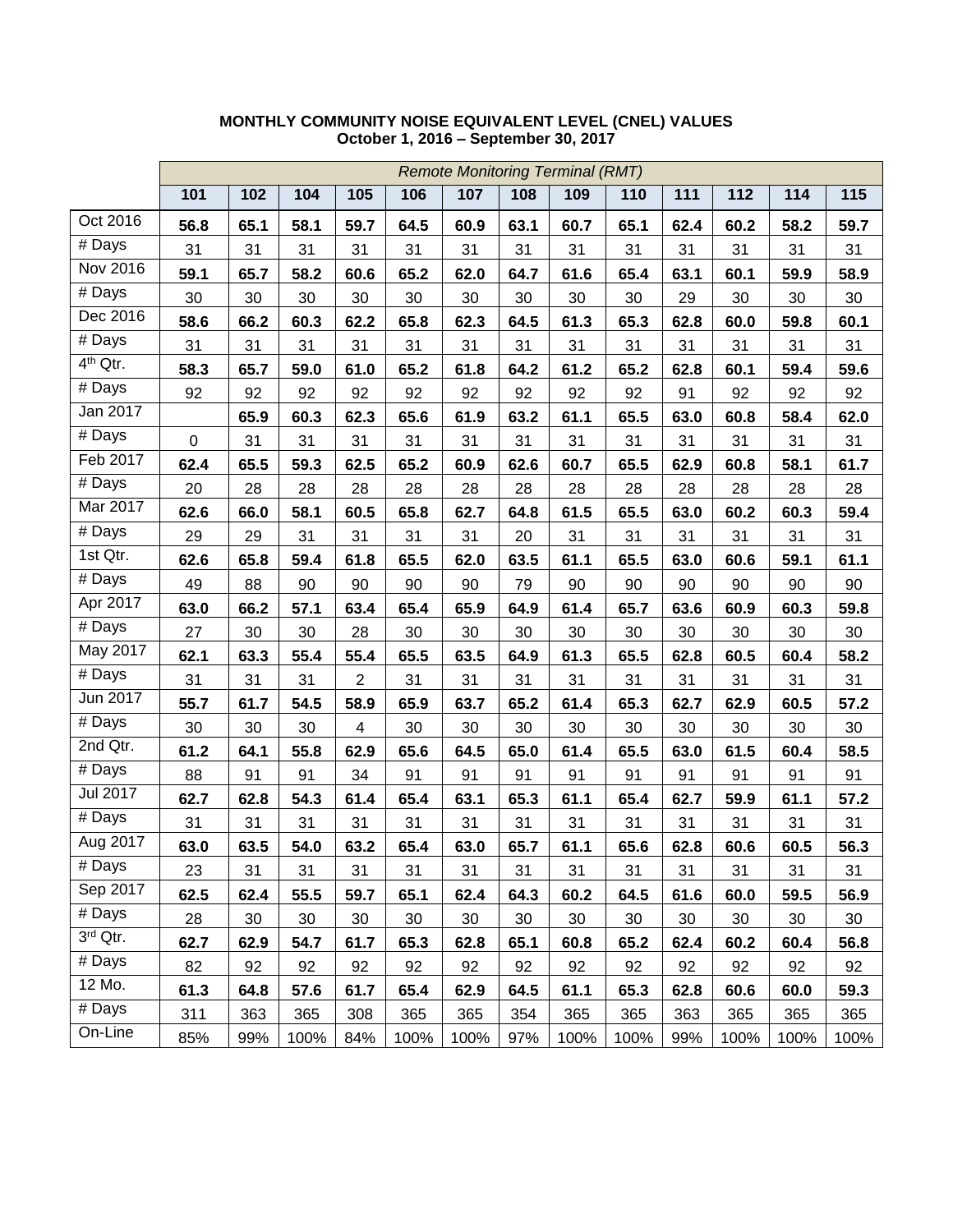|                         | <b>Remote Monitoring Terminal (RMT)</b> |      |      |      |      |      |      |      |      |      |      |      |      |
|-------------------------|-----------------------------------------|------|------|------|------|------|------|------|------|------|------|------|------|
| <b>Day</b>              | 101                                     | 102  | 104  | 105  | 106  | 107  | 108  | 109  | 110  | 111  | 112  | 114  | 115  |
| $\mathbf{1}$            | 55.0                                    | 60.9 | 51.6 | 50.4 | 64.8 | 61.6 | 64.7 | 60.6 | 65.1 | 62.4 | 60.0 | 60.5 | 56.7 |
| $\overline{2}$          | 59.7                                    | 63.1 | 58.7 | 59.0 | 66.9 | 60.1 | 62.1 | 59.6 | 64.0 | 61.7 | 58.1 | 57.7 | 62.5 |
| 3                       | 59.9                                    | 64.3 | 57.9 | 57.7 | 66.5 | 60.6 | 62.3 | 58.6 | 63.1 | 60.7 | 57.3 | 58.9 | 62.3 |
| $\overline{\mathbf{4}}$ | 64.9                                    | 62.0 | 52.5 | 55.7 | 64.8 | 62.3 | 66.0 | 61.2 | 65.5 | 63.5 | 60.2 | 68.3 | 56.8 |
| $\overline{5}$          | 62.7                                    | 62.3 | 56.0 | 63.8 | 66.0 | 62.0 | 64.3 | 60.4 | 64.7 | 61.9 | 58.5 | 59.8 | 57.0 |
| 6                       | 62.8                                    | 62.1 | 53.3 | 56.8 | 65.4 | 62.9 | 64.1 | 60.2 | 64.3 | 60.5 | 58.4 | 59.8 | 55.0 |
| $\overline{7}$          | 62.5                                    | 60.6 | 54.4 | 58.1 | 65.1 | 61.1 | 63.9 | 59.9 | 63.2 | 60.0 | 59.5 | 58.1 | 54.8 |
| $\,8\,$                 | 61.9                                    | 62.3 | 51.8 | 50.4 | 64.5 | 67.2 | 61.5 | 56.5 | 61.2 | 58.8 | 56.8 | 55.7 | 54.7 |
| $\boldsymbol{9}$        | 63.0                                    | 62.5 | 50.8 | 53.9 | 64.9 | 62.6 | 66.2 | 61.6 | 66.2 | 63.6 | 59.8 | 61.0 | 55.1 |
| $10$                    | 63.1                                    | 62.2 | 56.1 | 54.6 | 65.1 | 63.6 | 66.4 | 64.1 | 66.4 | 63.7 | 60.6 | 61.4 | 56.1 |
| 11                      | 62.9                                    | 63.6 | 53.1 | 57.8 | 65.6 | 62.8 | 65.1 | 60.8 | 65.1 | 62.0 | 61.1 | 60.5 | 56.5 |
| 12                      | 62.2                                    | 61.6 | 53.7 | 65.4 | 65.1 | 64.0 | 66.4 | 61.9 | 66.5 | 63.6 | 61.4 | 61.7 | 54.6 |
| 13                      | 63.7                                    | 63.3 | 53.2 | 58.9 | 65.7 | 63.3 | 66.5 | 61.7 | 66.2 | 63.5 | 62.0 | 61.7 | 57.6 |
| 14                      | 63.3                                    | 63.2 | 53.0 | 65.2 | 65.4 | 63.2 | 66.5 | 62.6 | 66.4 | 64.0 | 61.9 | 61.3 | 56.3 |
| 15                      | 61.9                                    | 60.6 | 47.9 | 64.0 | 64.4 | 61.3 | 65.0 | 59.9 | 64.1 | 63.0 | 58.1 | 58.6 | 54.1 |
| 16                      | 62.2                                    | 61.7 | 59.8 | 56.0 | 64.7 | 61.5 | 64.9 | 59.5 | 64.3 | 62.0 | 58.1 | 59.1 | 55.6 |
| 17                      | 63.0                                    | 63.5 | 54.7 | 62.3 | 65.6 | 63.4 | 64.6 | 59.3 | 63.5 | 61.3 | 57.2 | 58.4 | 55.1 |
| 18                      | 63.8                                    | 64.2 | 54.6 | 64.2 | 65.8 | 64.0 | 65.9 | 61.8 | 66.0 | 63.1 | 60.2 | 61.3 | 56.6 |
| 19                      | 62.9                                    | 62.9 | 52.6 | 65.1 | 65.5 | 64.5 | 66.0 | 62.3 | 66.2 | 63.2 | 60.3 | 61.5 | 55.4 |
| 20                      | 63.8                                    | 65.0 | 52.6 | 62.4 | 66.6 | 63.9 | 66.6 | 62.2 | 66.0 | 63.4 | 60.8 | 62.1 | 56.7 |
| 21                      | 62.5                                    | 63.8 | 52.3 | 59.1 | 65.5 | 63.8 | 66.5 | 62.2 | 66.0 | 62.9 | 59.0 | 60.9 | 55.2 |
| 22                      | 61.4                                    | 61.4 | 46.6 | 58.2 | 64.2 | 61.7 | 63.9 | 59.3 | 64.0 | 61.2 | 57.5 | 59.6 | 55.1 |
| 23                      | 62.8                                    | 63.4 | 49.9 | 54.7 | 65.3 | 63.9 | 67.2 | 62.2 | 67.1 | 64.6 | 60.8 | 61.9 | 55.2 |
| 24                      | 61.7                                    | 60.9 | 54.8 | 63.5 | 64.0 | 61.7 | 64.5 | 61.3 | 67.0 | 63.7 | 61.6 | 60.3 | 59.3 |
| 25                      | 64.3                                    | 64.1 | 57.8 | 65.1 | 67.1 | 63.2 | 64.2 | 60.5 | 64.8 | 62.1 | 61.8 | 60.0 | 61.2 |
| 26                      | 62.9                                    | 64.2 | 52.3 | 63.7 | 65.9 | 63.8 | 65.3 | 61.0 | 65.3 | 63.3 | 60.8 | 61.1 | 56.0 |
| $\overline{27}$         | 63.2                                    | 63.7 | 50.3 | 61.4 | 66.0 | 63.1 | 66.1 | 61.2 | 65.7 | 62.7 | 59.9 | 60.2 | 55.8 |
| 28                      | 62.9                                    | 63.1 | 53.5 | 62.7 | 65.2 | 63.9 | 66.4 | 62.4 | 66.8 | 64.0 | 60.7 | 61.4 | 56.1 |
| 29                      | 61.5                                    | 60.1 | 54.7 | 58.4 | 64.3 | 62.7 | 65.5 | 61.2 | 65.9 | 63.3 | 59.9 | 61.0 | 54.5 |
| 30                      | 63.0                                    | 63.8 | 52.3 | 55.8 | 66.1 | 62.3 | 65.7 | 61.2 | 65.8 | 62.9 | 59.4 | 60.4 | 55.6 |
| 31                      | 63.7                                    | 61.2 | 51.5 | 63.9 | 62.4 | 62.4 | 64.5 | 60.7 | 64.7 | 61.9 | 58.7 | 59.7 | 58.1 |
| Avg.                    | 62.7                                    | 62.8 | 54.3 | 61.4 | 65.4 | 63.1 | 65.3 | 61.1 | 65.4 | 62.7 | 59.9 | 61.1 | 57.2 |
| # Days                  | 31                                      | 31   | 31   | 31   | 31   | 31   | 31   | 31   | 31   | 31   | 31   | 31   | 31   |

#### **DAILY AIRCRAFT COMMUNITY NOISE EQUIVALENT LEVEL (CNEL) VALUES JULY 2017**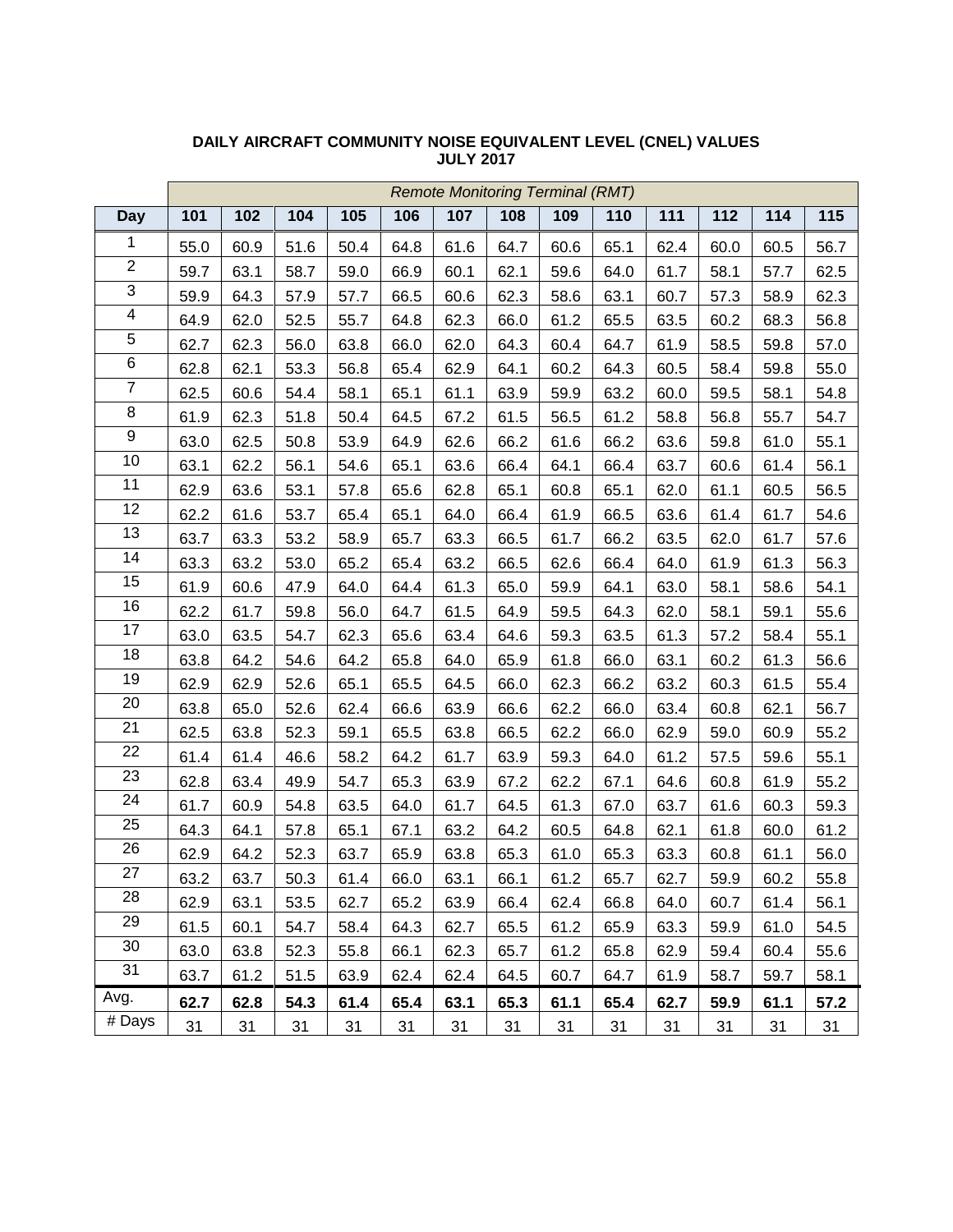|                | <b>Remote Monitoring Terminal (RMT)</b> |      |      |      |      |      |      |      |      |      |      |      |      |
|----------------|-----------------------------------------|------|------|------|------|------|------|------|------|------|------|------|------|
| <b>Day</b>     | 101                                     | 102  | 104  | 105  | 106  | 107  | 108  | 109  | 110  | 111  | 112  | 114  | 115  |
| 1              | 63.7                                    | 61.8 | 51.8 | 66.6 | 60.0 | 62.7 | 65.9 | 60.7 | 65.3 | 62.2 | 60.1 | 59.8 | 58.1 |
| $\overline{2}$ | 63.7                                    | 61.3 | 53.6 | 65.2 | 61.0 | 61.9 | 65.5 | 60.8 | 65.6 | 62.7 | 59.9 | 60.0 | 58.2 |
| $\overline{3}$ | 63.3                                    | 62.3 | 51.1 | 62.3 | 59.7 | 61.2 | 65.3 | 60.0 | 65.3 | 61.9 | 59.7 | 59.4 | 57.9 |
| $\overline{4}$ | 62.9                                    | 65.0 | 52.4 | 63.4 | 65.5 | 63.2 | 65.5 | 61.4 | 65.7 | 62.9 | 60.3 | 60.5 | 56.6 |
| $\overline{5}$ | 57.7                                    | 62.7 | 52.3 | 62.7 | 65.2 | 62.3 | 64.4 | 60.0 | 64.7 | 61.8 | 59.4 | 60.1 | 55.2 |
| $\,6$          |                                         | 64.4 | 53.7 | 52.9 | 66.4 | 63.5 | 66.2 | 62.1 | 66.5 | 63.9 | 60.5 | 61.3 | 57.7 |
| $\overline{7}$ |                                         | 64.1 | 56.1 | 69.2 | 66.5 | 64.2 | 66.7 | 62.5 | 66.6 | 63.9 | 60.8 | 61.8 | 57.4 |
| $\bf 8$        |                                         | 63.5 | 53.0 | 67.2 | 66.0 | 63.5 | 65.5 | 61.4 | 65.7 | 62.6 | 59.9 | 60.2 | 55.7 |
| $\overline{9}$ |                                         | 65.8 | 54.9 | 68.6 | 67.1 | 63.6 | 65.9 | 61.2 | 65.8 | 62.6 | 59.3 | 60.0 | 56.1 |
| 10             |                                         | 64.7 | 55.5 | 63.2 | 66.1 | 63.4 | 65.0 | 60.5 | 65.1 | 62.2 | 60.0 | 59.6 | 56.6 |
| 11             |                                         | 66.6 | 54.5 | 63.2 | 66.4 | 63.5 | 66.2 | 61.9 | 66.1 | 63.2 | 59.6 | 60.5 | 56.5 |
| 12             |                                         | 61.7 | 51.6 | 58.2 | 64.9 | 61.9 | 65.1 | 60.5 | 65.7 | 62.6 | 58.8 | 59.6 | 55.2 |
| 13             |                                         | 64.1 | 60.4 | 50.0 | 66.0 | 63.7 | 66.3 | 62.5 | 66.6 | 64.1 | 60.7 | 61.9 | 56.4 |
| 14             | 66.8                                    | 64.5 | 53.9 | 62.7 | 66.5 | 64.0 | 64.8 | 61.3 | 65.2 | 62.9 | 59.2 | 60.7 | 56.3 |
| 15             | 63.5                                    | 63.8 | 51.5 | 63.9 | 66.0 | 65.5 | 66.8 | 62.4 | 66.8 | 64.3 | 61.7 | 62.1 | 57.1 |
| 16             | 62.8                                    | 63.6 | 51.9 | 61.0 | 65.9 | 63.8 | 66.2 | 61.8 | 66.2 | 63.8 | 62.3 | 61.3 | 56.3 |
| 17             | 63.5                                    | 65.6 | 50.8 | 69.7 | 65.8 | 63.7 | 66.5 | 61.9 | 66.1 | 63.2 | 61.9 | 61.4 | 56.1 |
| 18             | 62.7                                    | 62.5 | 52.2 | 59.5 | 65.4 | 62.6 | 66.2 | 61.6 | 65.6 | 63.2 | 61.6 | 61.6 | 55.8 |
| 19             | 61.4                                    | 60.1 | 49.7 | 51.7 | 64.7 | 60.9 | 64.3 | 59.8 | 64.6 | 61.8 | 60.0 | 60.2 | 55.1 |
| 20             | 63.8                                    | 62.1 | 57.7 | 58.5 | 66.5 | 61.3 | 64.3 | 60.4 | 65.1 | 62.5 | 59.9 | 59.6 | 60.8 |
| 21             | 63.4                                    | 63.5 | 52.7 | 63.3 | 65.6 | 63.6 | 65.5 | 60.6 | 65.1 | 62.5 | 59.7 | 61.0 | 56.2 |
| 22             | 63.1                                    | 63.0 | 52.1 | 53.9 | 65.3 | 62.1 | 65.3 | 59.9 | 64.4 | 61.3 | 59.9 | 60.3 | 54.9 |
| 23             | 63.3                                    | 64.1 | 53.3 | 58.3 | 66.1 | 62.7 | 66.2 | 61.1 | 65.8 | 63.0 | 60.6 | 60.7 | 55.0 |
| 24             | 63.2                                    | 63.7 | 53.4 | 59.6 | 65.5 | 63.5 | 66.7 | 61.7 | 66.2 | 63.3 | 61.0 | 61.6 | 55.2 |
| 25             | 62.3                                    | 64.4 | 52.8 | 61.8 | 65.1 | 63.0 | 66.1 | 62.1 | 66.4 | 63.8 | 61.8 | 60.9 | 55.1 |
| 26             | 60.5                                    | 59.6 | 52.1 | 57.7 | 62.6 | 60.7 | 63.0 | 58.1 | 63.2 | 59.4 | 62.5 | 56.8 | 51.9 |
| 27             | 62.5                                    | 61.5 | 55.2 | 54.5 | 64.7 | 60.4 | 64.6 | 59.1 | 63.9 | 60.9 | 57.8 | 58.6 | 54.6 |
| 28             | 62.4                                    | 61.4 | 53.0 | 57.6 | 64.8 | 62.4 | 65.8 | 61.2 | 65.9 | 63.4 | 61.4 | 60.3 | 54.4 |
| 29             | 62.7                                    | 61.9 | 53.4 | 55.4 | 64.7 | 62.3 | 65.4 | 60.2 | 64.9 | 61.7 | 60.2 | 59.8 | 54.4 |
| 30             | 62.4                                    | 62.3 | 54.4 | 55.2 | 65.3 | 64.3 | 65.3 | 60.5 | 65.4 | 62.4 | 60.8 | 59.6 | 54.3 |
| 31             | 62.3                                    | 62.9 | 55.0 | 58.9 | 65.8 | 63.2 | 66.5 | 61.8 | 66.5 | 63.6 | 62.4 | 60.6 | 54.9 |
| Avg.           | 63.0                                    | 63.5 | 54.0 | 63.2 | 65.4 | 63.0 | 65.7 | 61.1 | 65.6 | 62.8 | 60.6 | 60.5 | 56.3 |
| # Days         | 23                                      | 31   | 31   | 31   | 31   | 31   | 31   | 31   | 31   | 31   | 31   | 31   | 31   |

#### **DAILY AIRCRAFT COMMUNITY NOISE EQUIVALENT LEVEL (CNEL) VALUES AUGUST 2017**